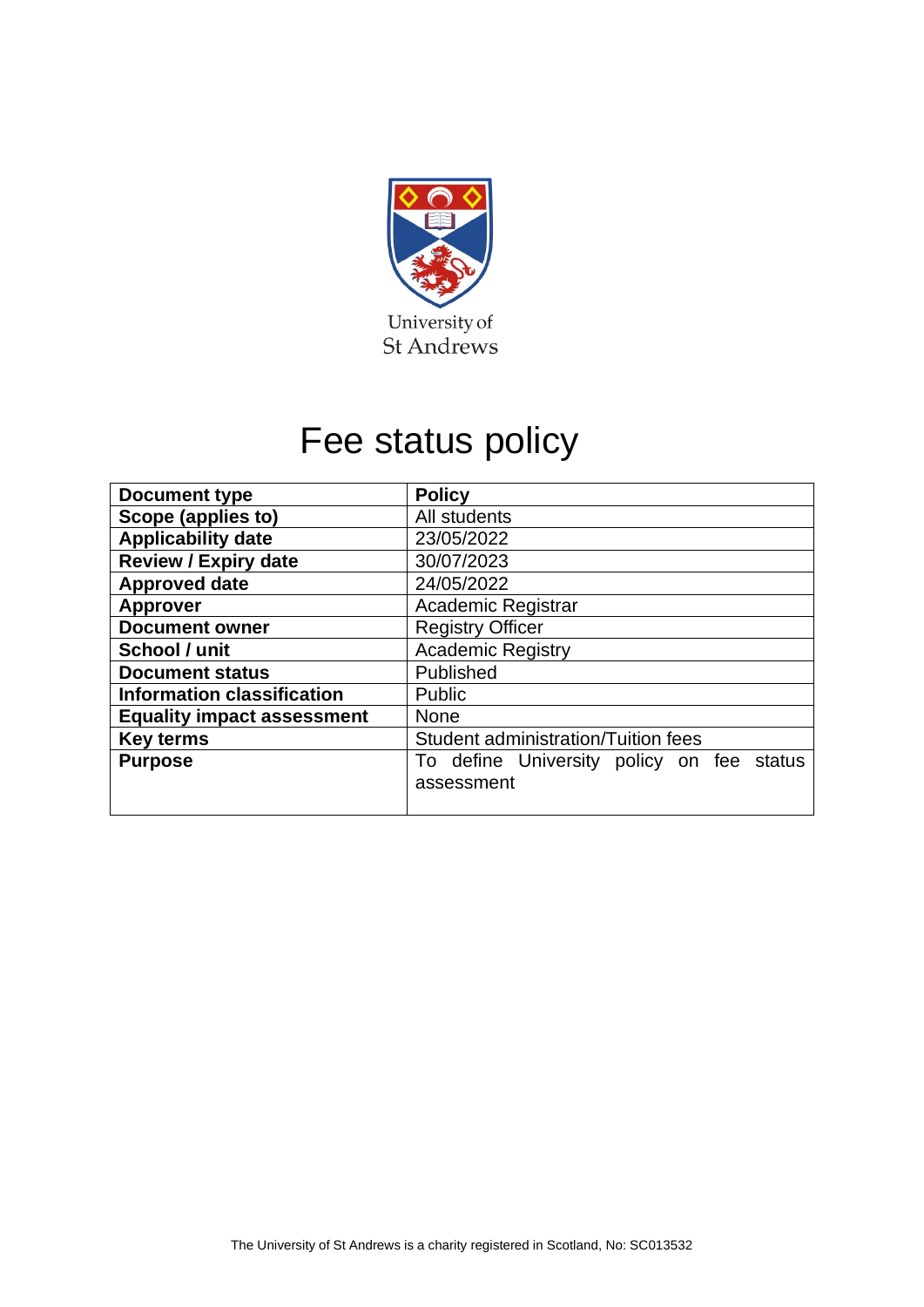# Tuition fee status

- 1. At undergraduate level there are three different levels of fees for students whose status is 'Home (Scotland)', those whose status is 'RUK' (England, Wales, Northern Ireland, and Republic of Ireland) or 'Islands' (Channel Islands and Isle of Man) and those whose status is 'Overseas' (the rest of the world). At postgraduate level there are different fees for students whose status is 'Home' - includes the whole of the UK and Channel Islands and Isle of Man or 'Overseas'. This is referred to as your 'tuition fee status'.
- 2. Your tuition fee status and the level of tuition fee that you will pay are determined by your nationality, the country where you are ordinarily resident at the time of your application to a specific programme, and the length of time you have lived in that country. Assessments are made in accordance with [The](https://www.legislation.gov.uk/ssi/2021/28/contents/made)  [Education](https://www.legislation.gov.uk/ssi/2021/28/contents/made) (Fees and Student Support) [\(EU Exit\) \(Scotland\) \(Amendment\)](https://www.legislation.gov.uk/ssi/2021/28/contents/made)  [Regulations 2021.](https://www.legislation.gov.uk/ssi/2021/28/contents/made)
- 3. Applicants cannot choose which fee status they would prefer to have. There is Government legislation which is the basis of its determination. Your tuition fee status will be assessed by the University as part of your application process.
- 4. All applicants will be notified of their fee status **before** an offer of admission is made. As any offer of admission is made based on your tuition fee status, you must ensure that you agree with your tuition fee status before accepting an offer from the University.
- 5. Your fee status will be assessed every time you apply to attend a programme of study and once accepted will remain unchanged for the duration of that programme.

## Assessment of fee status

- 6. The assessment process is carried out by the Fees Team. When you apply to the University, we assess your fee status from the information you have provided as part of your application about your nationality and country of domicile. In undertaking this assessment, the Fees team will consider several factors including nationality and right of residence, length of time resident in the UK and overseas and where relevant, information such as the employment history of a family member. You will have to meet certain residence conditions to be entitled to pay tuition fees at the Home or RUK rate for study in Scotland. Further information on residence can be found in the General Residence Conditions section. There may also be exceptions to the normal residence conditions for HM Forces personnel, Diplomats, VSO workers and missionaries.
- 7. Where it is not possible to allocate a fee status based on the information provided in the application, the Fees Team will request additional information to complete the assessment. We will send you a link to complete our online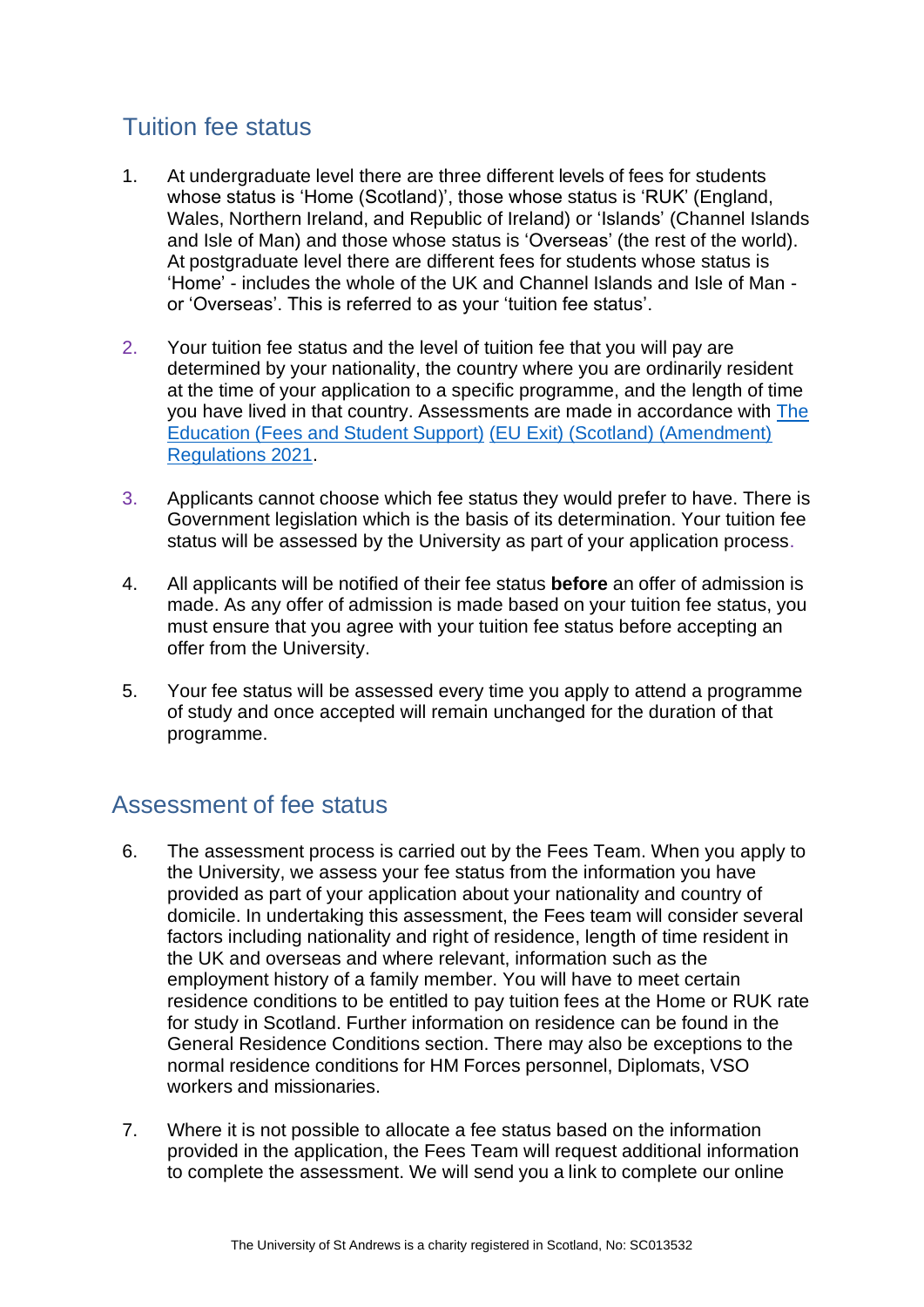fee status questionnaire which you will be able to access through the Applicant Portal.

- 8. In the fee status questionnaire, you will be asked to provide a full residence and education history and any supporting documentation that may be relevant to your fee status assessment. It is your responsibility to provide this information in a timely and accurate manner.
- 9. According to the current fee status Regulations, asylum seeking applicants should be assessed as Overseas for tuition fees purposes. However, guidance provided by Universities Scotland and the Scottish Refugee Council states that universities may choose to assess asylum seekers as Home funded for tuition fee purposes, and the University of St Andrews has chosen to follow this guidance for students starting programmes from September 2020 onwards. Students who have started their programme before September 2020 will not be eligible for a reassessment of their tuition fee status.
- 10. Please note that asylum seekers are not eligible to enter specific degree programmes which include integrated paid work placements.
- 11. Final decisions on admission applications cannot be made until fee status is assessed and allocated. If you do not respond to the request from the Fees Team for additional information after four weeks, a reminder message will be sent to the email address listed on your application specifying a deadline for response. Failure to respond by the deadline stipulated will result in the rejection of your application for admission.

## Fee status criteria

- 12. The Regulations<sup>1</sup> require that to demonstrate a relevant connection with Scotland, and therefore be entitled to pay tuition fees at the Home rate, the applicant must be ordinarily resident in the UK for three years immediately before the relevant date; and be ordinarily resident in Scotland on the relevant date (the relevant date being 1 August for programmes starting between 1 August and 31 December in each year).
- 13. There are other categories of student who may be eligible to pay fees at the Home rate in Scotland. UKCISA (UK Council for International Student Affairs) interprets the legislation for students on their website which explains the conditions you need to meet to be entitled to pay tuition fees at the Home or RUK rate for study in Scotland.

<sup>1</sup> <https://www.legislation.gov.uk/ssi/2011/389/regulation/3/made>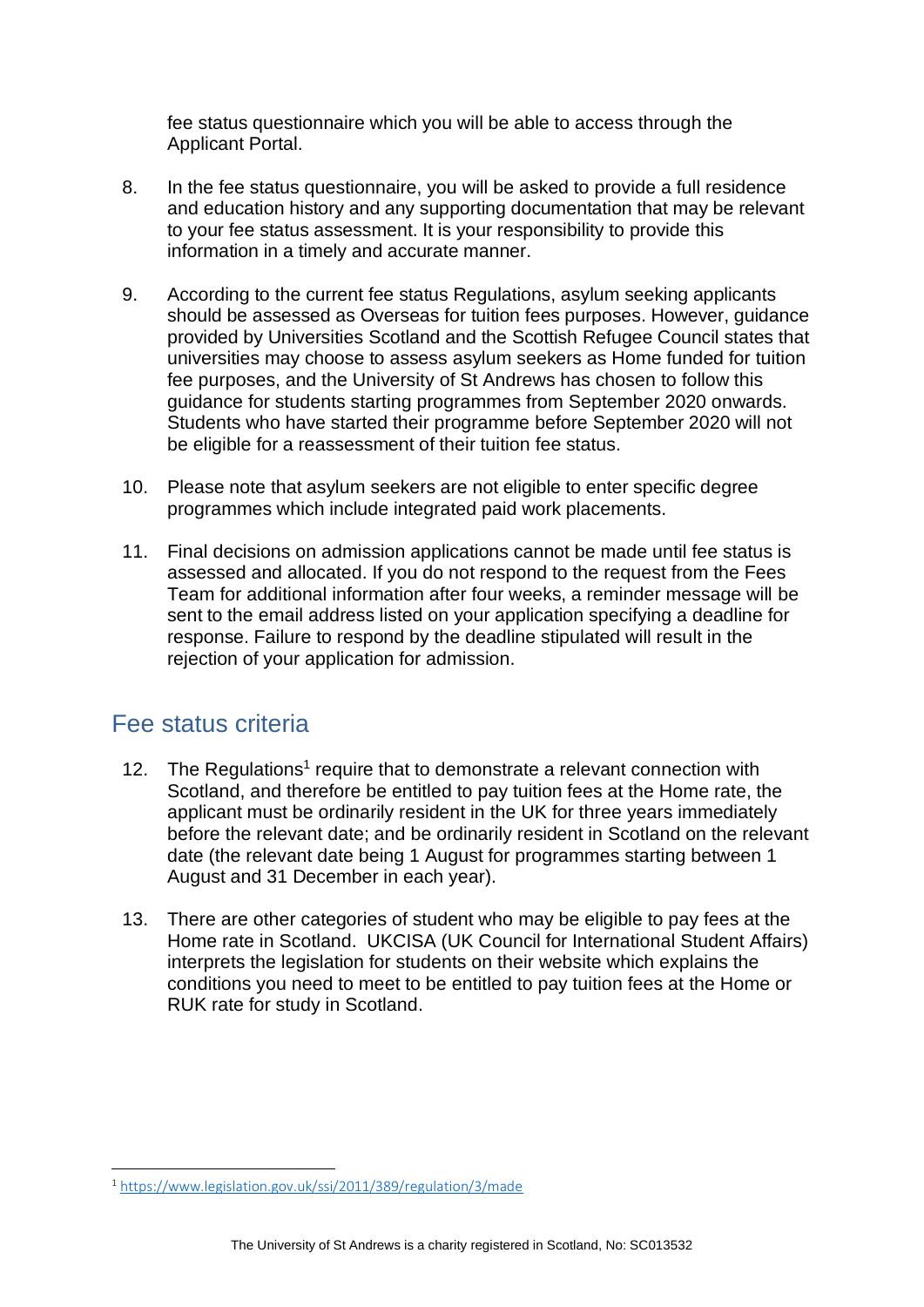# General residence conditions

#### Ordinarily Resident

- 14. The Regulations do not provide a definition of what constitutes ordinary residence. It falls to individual institutions to decide on the facts of each case whether this criterion has been met. The university uses guidance from SAAS, the Scottish Government and the UK Council for International Student Affairs (UKCISA) in interpreting the regulations <sup>2</sup> .
- 15. The University of St Andrews defines ordinary residence for fee status assessment purposes as where you live as a family for work, education, and general family life. It is not where you or your family own property with an intention to return at some future date, or where you can live legally with no restrictions.
- 16. The decision as to where a student is ordinarily resident or is to be considered to be ordinarily resident for fee status assessment purposes rests with the University.

#### Temporary absence provision

- 17. If ordinary residence is not established, then a saving provision in the Regulations provides that you are to be treated as ordinarily resident in the relevant residence area if you would have been ordinarily resident there but for the fact that you or your parent is or was temporarily employed outside the area $3<sup>3</sup>$
- 18. There is no definition of temporary absence in the legislation, and it falls to the University to assess if the temporary absence provision is applicable. We will ask you for more information and supporting documentation within the fee status questionnaire to establish whether your absence can be considered as temporary.

The kind of information we need may include:

- How long you have been absent from the UK?
- What type of employment contract do you or your parents, husband, wife, or civil partner have outside the UK?
- Were you or your parents, husband, wife, or civil partner posted outside the UK by a company based in the UK?
- If you or your parents, husband, wife, or civil partner maintains a home in the UK, when did you, or they buy this, do you, or they rent it out when you are not living in it?
- How often do you return to the UK?

<sup>2</sup> <https://www.ukcisa.org.uk/Information--Advice/Fees-and-Money/Ordinary-residence-case-law>

<sup>3</sup> <https://www.ukcisa.org.uk/Information--Advice/Fees-and-Money/Ordinary-residence-case-law#layer-5360>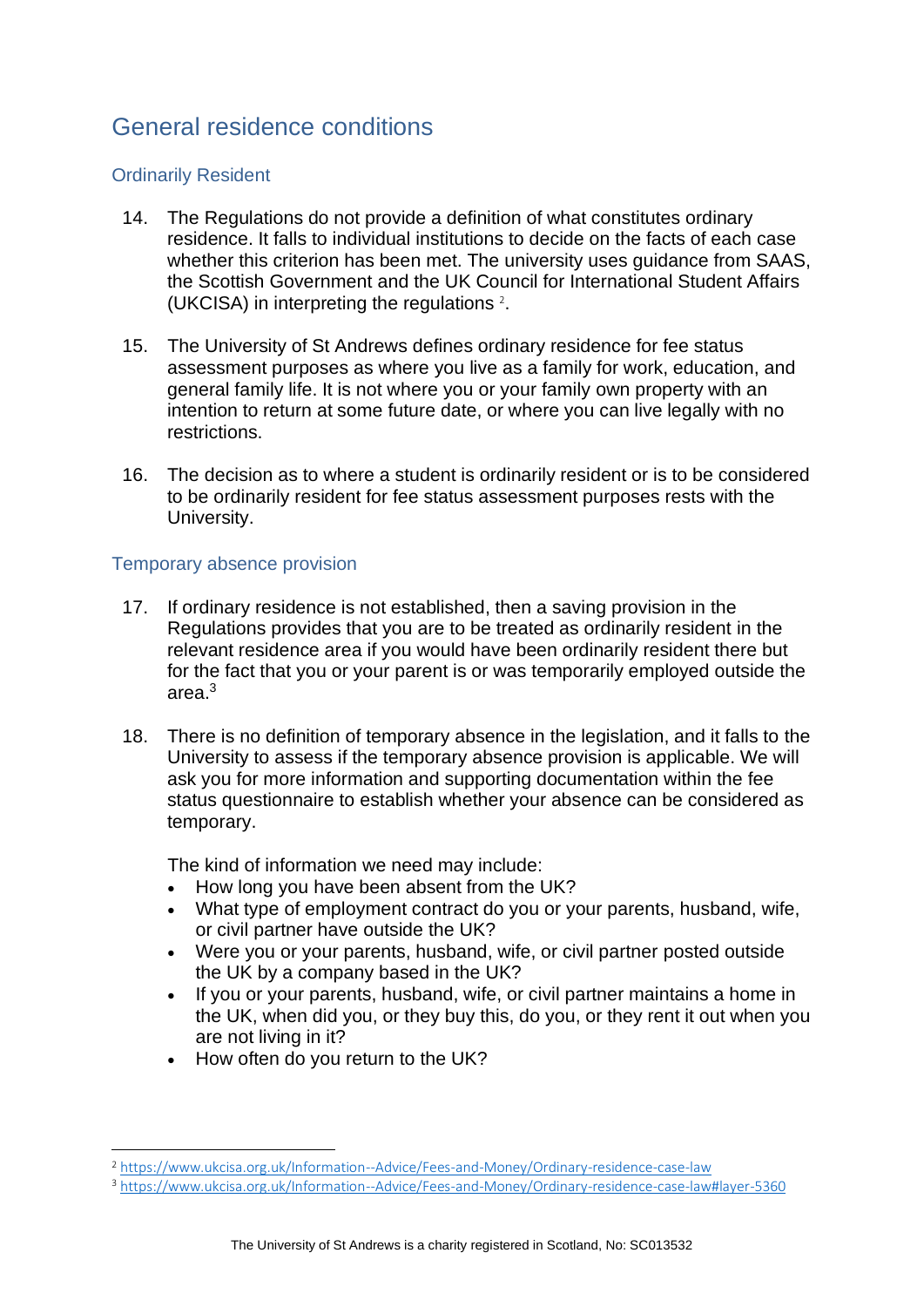For example, the temporary absence criteria can be met where an employee is on secondment from their UK-based employer on a time limited contract overseas and will return to their original employment at the end of the fixed term.

#### Continuous absence of more than five years

19. **It is important to note** that it is University of St Andrews policy that continuous absence from the UK (not including holidays) for more than 5 years will not be considered temporary for the purposes of fee status assessment. The temporary absence provision will not be applicable in such cases.

#### Resident outside the UK for the purposes of education

20. If you normally live in the UK but you are currently resident outside the UK for the purpose of education, this can be considered as temporary absence if your parent(s) remain living in the UK. If you are living with one or both parents in the country you are attending school, this will be considered as your place of ordinary residence.

## Request for reassessment of fee status

- 21. If you think that your fee status assessment is incorrect either because you need to provide us with further information that may not have been considered in the initial assessment or because your circumstances change in a way that affects your fee status, you can request a reassessment of your fee status in writing by emailing the Fees officer at [fees@st-andrews.ac.uk.](mailto:fees@st-andrews.ac.uk)
- 22. You must make a request for reassessment **before** an offer of admission has been made.
- 23. Any offer of admission is made based on your tuition fee status. By accepting an offer, you are agreeing to the terms and conditions held within that offer, including the fee status assessment. We do not reassess fee status once an offer of admission has been accepted.
- 24. A request to reassess your fee status **after** an offer has been made will result in your application being held, pending completion of the fee status reassessment. If your fee status is subsequently amended, your offer of admission will be rescinded.
- 25. Your application will be reconsidered with the new fee status allocated and any fresh offer made will be based on that reassessed fee status. A fresh offer with the new fee status is not guaranteed as places are capped and competition for places may differ in different fee status categories.
- 26. Once you indicate to us that you wish us to re-assess your fee status and provide the supporting documentation, you cannot then decide to revert to a